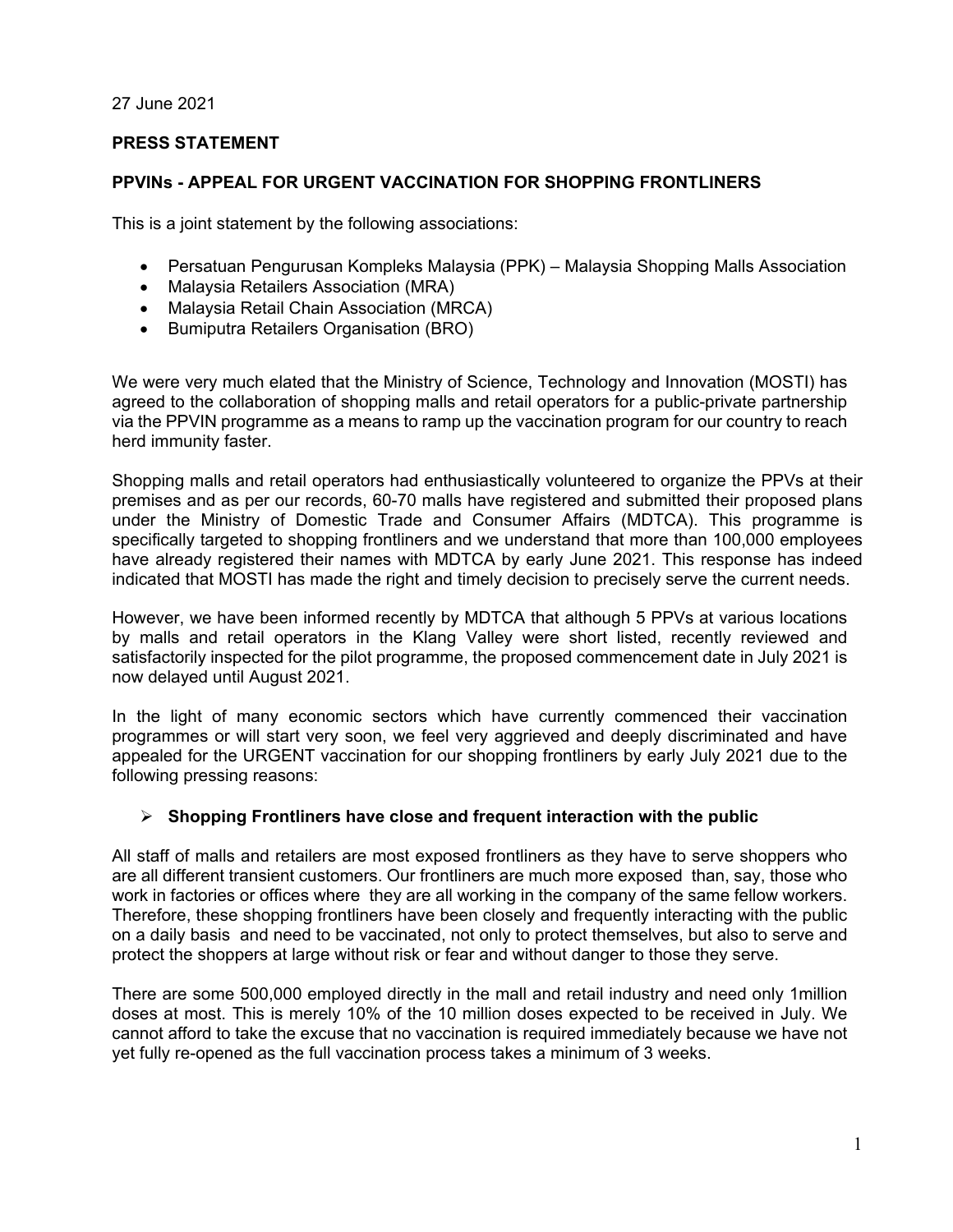With the National Recovery Plan (NRP) scheduled to progress to Phase 2 subject to the required terms and conditions, we have justified that the malls and retail sectors including standalone shops be allowed to open due to the extremely low incidence of merely 0.8% of infections, at least with more retail sectors to re-open soon ie fashion and fashion accessories, books and stationery, electrical, hair dressers etc. This is envisaged for July 2021 and **now** would be the most appropriate timing to get all frontliners vaccinated to be ready for the re-opening.

# 1 **Significant contribution to the economy**

The shopping mall industry has an estimated real estate value of RM145 billion as at December 2020. For the retail industry, it contributed to 34.6% of Malaysia's GDP of USD358.7 bil. in 2018 (source: Department of Statistics/Bank Negara Annual Report 2019/Retail Group Malaysia) which would total to USD124 bil. or RM497 bil.

It cannot be denied that the shopping mall and retail industry contributes significantly to our economy and foreign direct investments by new brands and retailers and we must make all efforts to preserve the performance of this sector. Our market size is relatively small and it is challenging to entice foreign brands to our country to add diversity for attracting tourists thus we need to make all efforts to retain those who already have presence in our country. Currently without tourist arrivals, this is even more critical considering that we can only rely on domestic consumption to pull through the current precarious period.

# 2 **Win-win solution for both the public and private sector**

With shopping malls and retail operators themselves volunteering to set up PPVs, the malls and retailers recognize the urgent need to get our shopping frontliners vaccinated urgently and are willing to deeply subsidise the logistic costs which would have been incurred at government-run PPVs, estimated at RM60 per pax for 2 doses (excluding the cost of vaccine and administration fee payable to Protect Health Corporation).

Assuming the PPVIN carries out vaccination for the 100,000 employees already registered, this would already save the government a portion of their expenses amounting to **RM6 mil.** With the estimated 500,000 direct employees currently engaged as shopping frontliners, this would save the government **RM30 mil**. which can be wisely spent to purchase more vaccines.

At the same time, the PPVINs would contribute positively towards the speed and volume of vaccinations so urgently needed today.

This would be a compelling reason by itself to approve the urgent commencement of our PPVIN without further delay for a win-win solution for both the public and private sectors. It has been proven overseas that the faster any country achieves herd immunity, the faster the country can begin their journey towards economic recovery. Malaysia cannot afford to be left behind as the entire economy has suffered immensely since 2020.